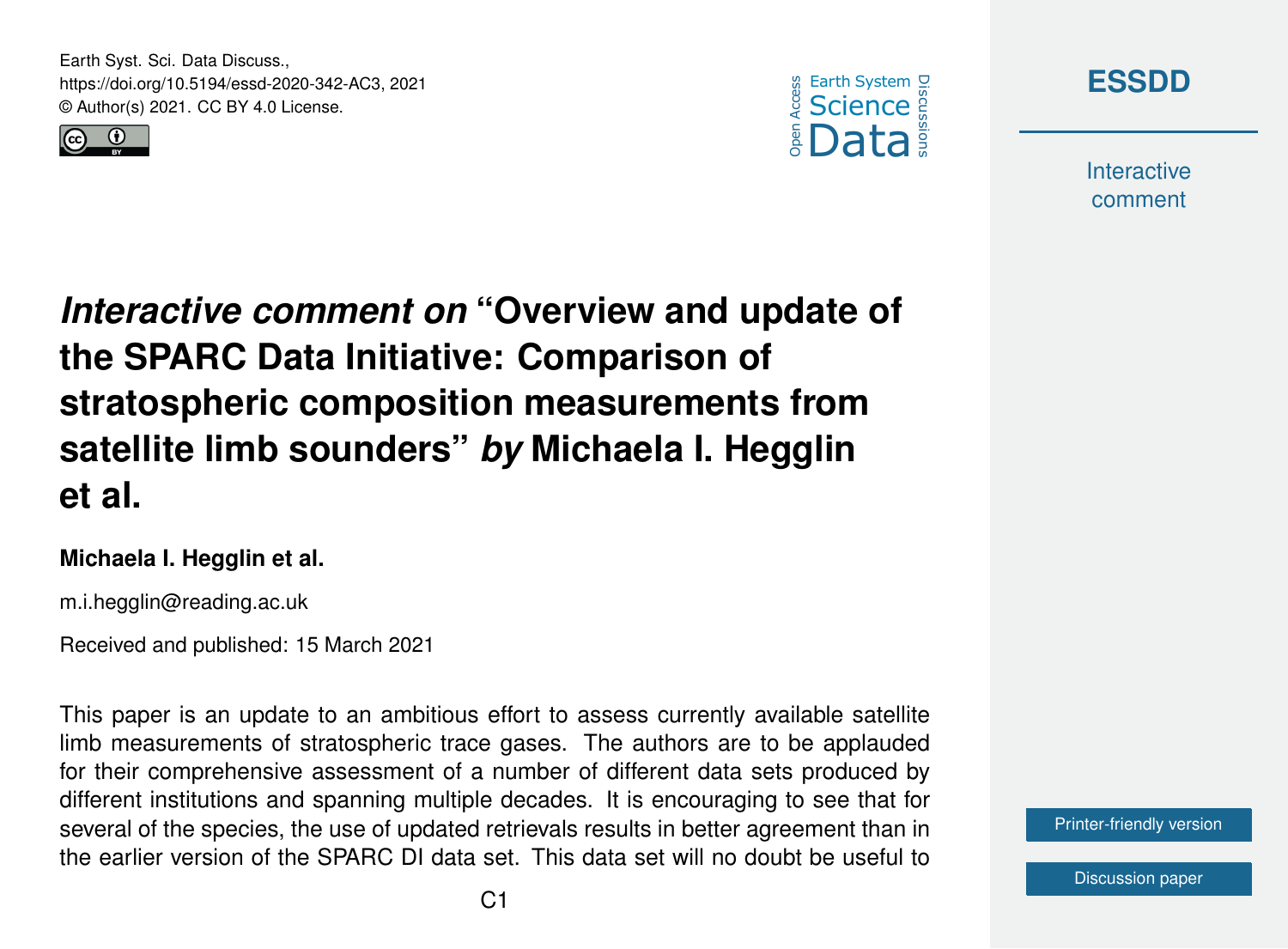the observational and modeling communities for studies of stratospheric composition. I have only a few minor comments and recommendations before it is accepted to ESSD.

We thank the reviewer, Sean Davis, for his assessment of our manuscript and his valuable comments. Please find below our answers in blue.

Page 3, lines 15-20 – This data also contributed to several of the S-RIP chapters/papers, and I think that is worth mentioning here somewhere.

We now have included a reference to S-RIP and cited the relevant publication (Davis et al. ACP 2017; Fujiwara et al., ACP 2017).

Page 9, Lines 1-3 – As I understand it there are multiple MIPAS retrievals from different groups. Could the authors please provide some justification for why they choose the IMK retrieval, and/or provide any information and references concerning known differences between the retrievals?

Yes, the reviewer is correct, there are several MIPAS retrievals available, however, they were not contributed to the SPARC Data Initiative. We added the following sentence to highlight this and to provide a reference instead:

*"Several other MIPAS retrieval products are available (see Lossow et al., 2019), however, were not contributed to the SPARC Data Initiative in the required climatological format. Note, the IMK-processor also provides more species than these other processors."*

Page 5, line 22 – the reference to appendix table A4 seems quite out of order. Additionally, I don't understand the distinction between the figures and tables in the "appendix" versus the main text. Content-wise, it seems like the material in the appendix belongs in the paper itself and is not really an appendix.

Thank you for catching that the tables were not numbered in chronological order! We have now corrected the problem and moved all appendix tables and figures into the main manuscript.

**[ESSDD](https://essd.copernicus.org/preprints/)**

**Interactive** comment

[Printer-friendly version](https://essd.copernicus.org/preprints/essd-2020-342/essd-2020-342-AC3-print.pdf)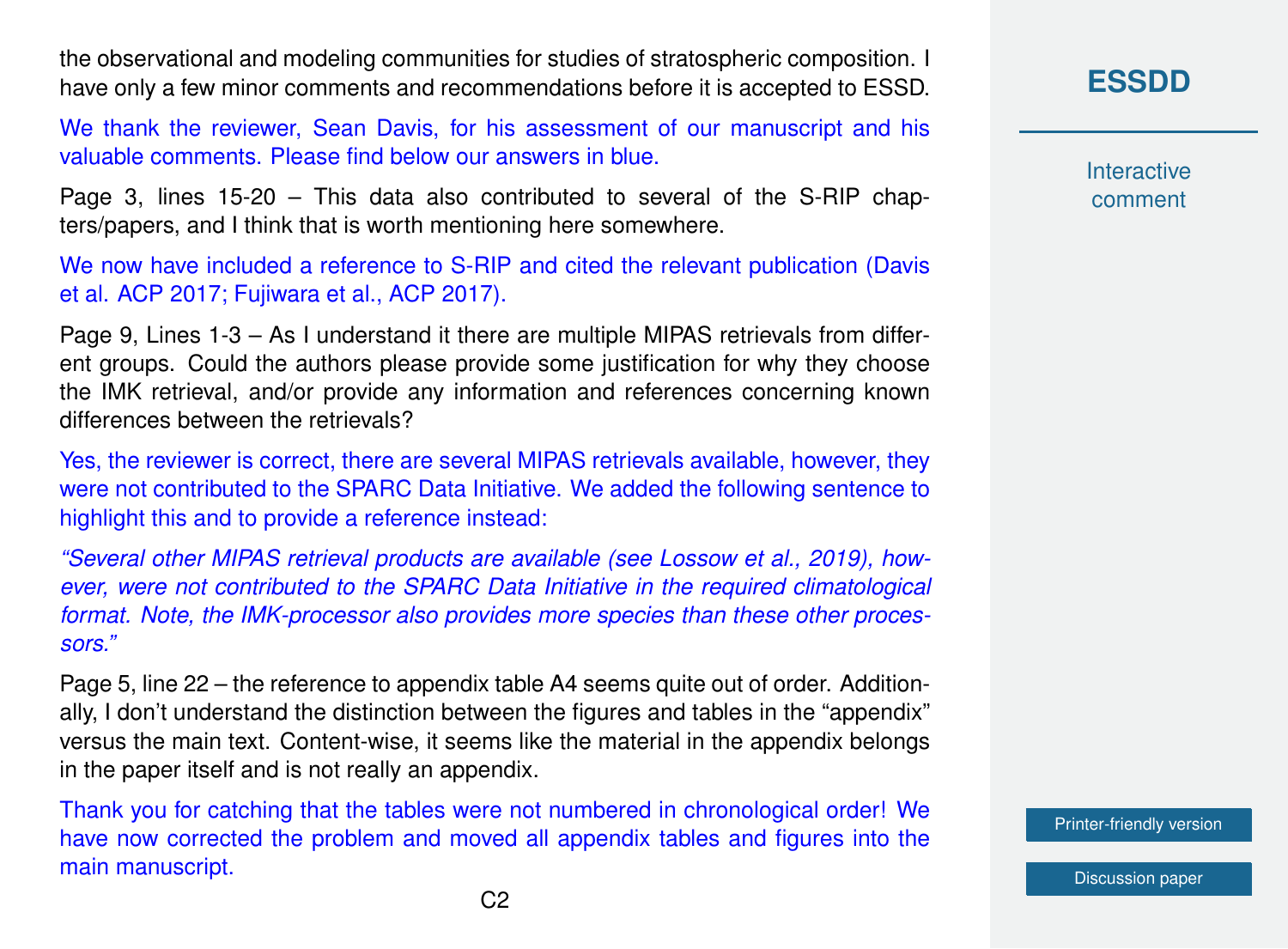Page 10, section 2.14 – It would be helpful if the authors mentioned the end date and reason for the end of HIRDLS data.

### We added the following information: *"HIRDLS stopped acquiring data on 17 March 2008 due to a chopper failure."*

Page 11, section 2.16 – It looks like the authors are using two different versions of OMPS (based on table A5). Which is the primary one they are considering? Reference to/discussion of the version they are using here would be helpful. Also, I believe there is yet another OMPS-LP retrieval that is not included here (Kramarova et al., 2014). As with the MIPAS discussion it would be helpful to have some insight into the choices the authors have made and justifications for excluding certain products, and what the known major differences are between the retrievals.

Kramarova, N. A., Nash, E. R., Newman, P. A., Bhartia, P. K., McPeters, R. D., Rault, D. F., Seftor, C. J., Xu, P. Q. and Labow, G. J.: Measuring the Antarctic ozone hole with the new Ozone Mapping and Profiler Suite (OMPS), Atmospheric Chemistry and Physics, 14(5), 2353–2361, doi:10.5194/acp-14-2353-2014, 2014.

Indeed, we use OMPS data based on two different retrieval algorithms. We added the following information: *"It should be noted that the OMPS-LP ozone datasets used in the SPARC Data Initiative are based on two different retrieval algorithms, IUP-OMPS (Arosio et al., 2018) and USask-OMPS (Zawada et al., 2018). The main difference between these two products is that the USask is retrieved using a 2D tomographic algorithm and the IUP uses a standard 1D algorithm. Furthermore, the spectral information and associated tangent height ranges are used differently. NASA also produces a stratospheric ozone product from OMPS-LP (Rault and Loughman, 2013) which is not included in the SPARC Data Initiative."*

Rault, D. F., and R. P. Loughman (2013), The OMPS Limb Profiler Environmental Data Record Algorithm Theoretical Basis Document and expected performance, IEEE Trans. Geosci. Rem. Sens., 51, 2505-2527.

# **[ESSDD](https://essd.copernicus.org/preprints/)**

**Interactive** comment

[Printer-friendly version](https://essd.copernicus.org/preprints/essd-2020-342/essd-2020-342-AC3-print.pdf)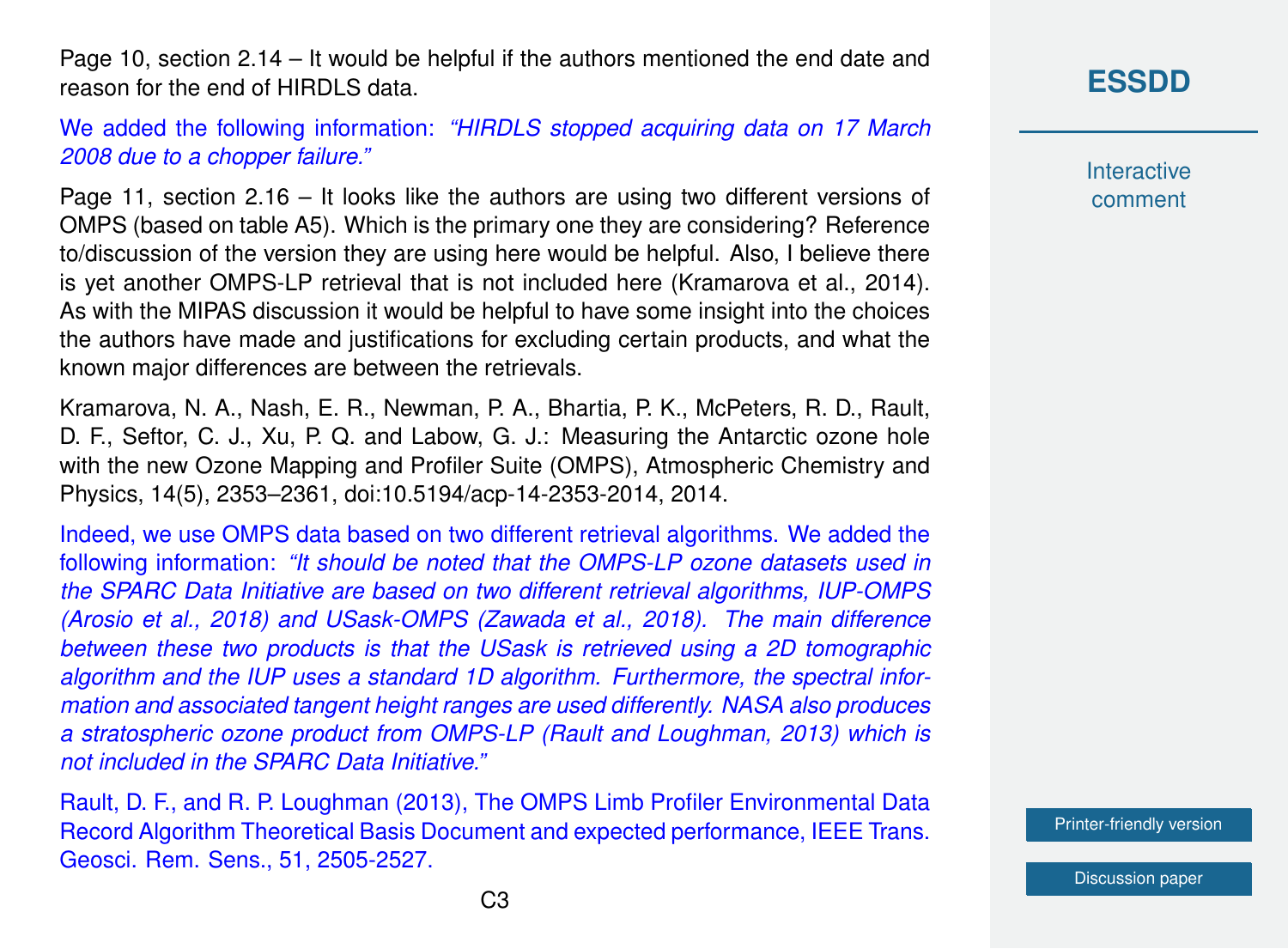Page 11, lines 26-28 – I think the term "climatology" is a confusing term to use to describe this data set. As the authors acknowledge here, a climatology typically refers to some long term mean state. But in this paper, "climatology" is being used to describe a time series. The authors also use the term "climatology" (e.g., "climatological approach") as a stand in for "gridded data set" when contrasting their approach to profile-to-profile coincident comparisons (e.g., sentence starting line 28). I also find this terminology confusing. The data set the authors have produced is a gridded time series data set, and I think it is more accurate to describe it as such.

We agree that the term "climatology" for the monthly zonal mean timeseries can be confusing. We now change this notation throughout the manuscript to "gridded datasets", "mean fields" or "timeseries of monthly zonal mean fields". However, we kept the "climatological validation approach" terminology in order to highlight its difference to the coincident validation approach, since this evaluation approach is based on comparing multi-annual means of the zonal monthly mean fields.

Page 11, starting line 28 – It seems as though one of the main advantages of the approach used here (comparing gridded data sets) is that all data from each sensor are used in the comparison, as opposed to profile-profile comparisons where some profiles simply don't meet the chosen coincidence criteria. I believe this is the reduction in random error the authors are referring to here. However, this benefit must be weighed against the sampling bias (e.g., as addressed in Toohey et al 2013) that is introduced when one grids data. It's not totally obvious how these two factors compete, and some acknowledgement of this balance would be appreciated.

Some more discussion of the influence of the sampling bias has been added in the new Section 2.3.1.

Page 12, line 16 – What do the authors mean by hybrid log-linear here? Do you mean interpolating the log VMR linearly in altitude, or interpolating the VMR linearly in log pressure? I'm guessing the latter, but please clarify.

# **[ESSDD](https://essd.copernicus.org/preprints/)**

**Interactive** comment

[Printer-friendly version](https://essd.copernicus.org/preprints/essd-2020-342/essd-2020-342-AC3-print.pdf)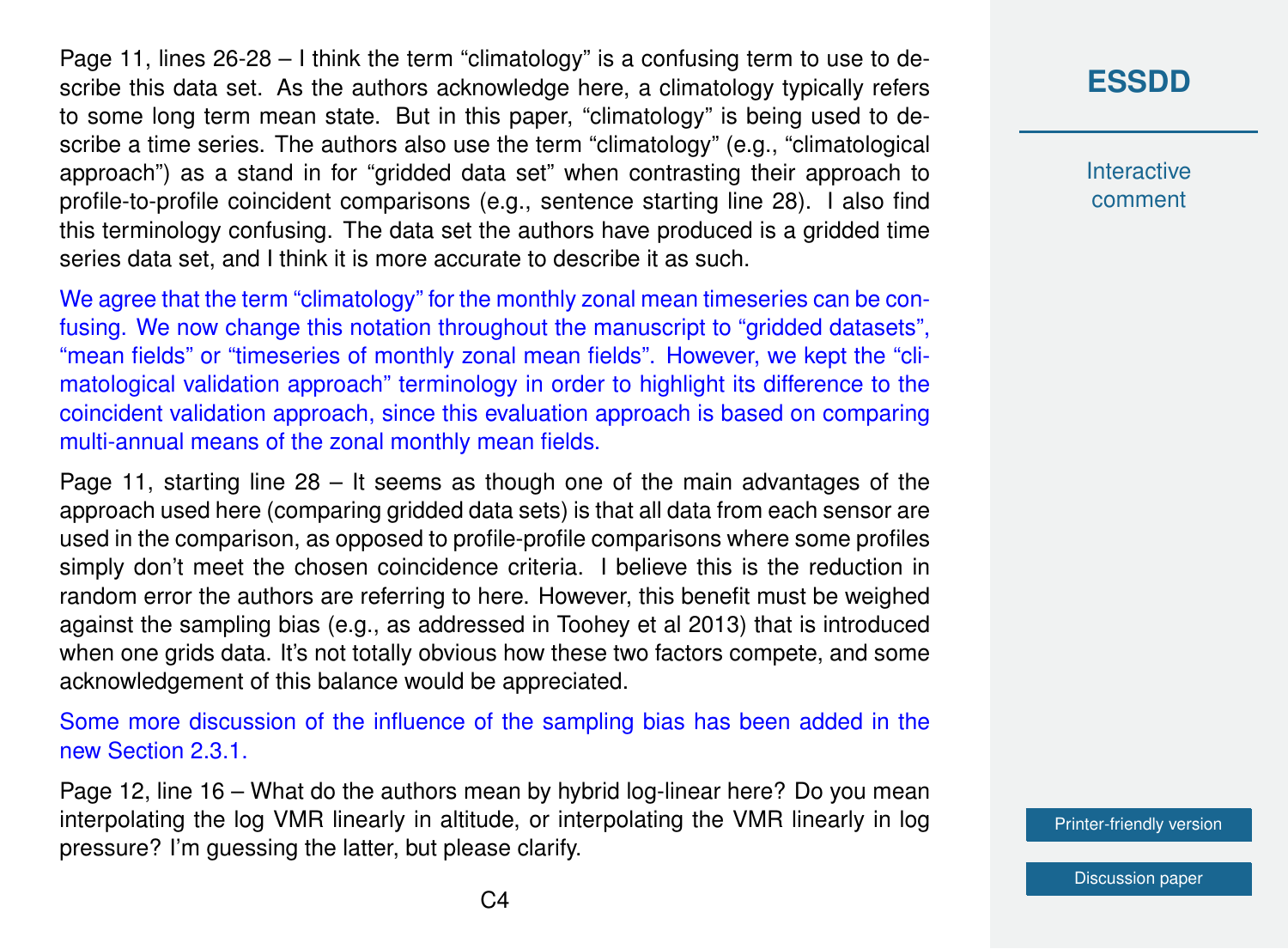"Hybrid log-linear" refers to interpolating VMR linearly in log pressure, as correctly guessed by the reviewer. We now added this explanation for clarification.

Page 12 lines 16-20 – It appears as though the authors are using the most convenient method for converting to VMR on a pressure grid for each individual data set. I don't mean to belittle this approach because it would be a rather Herculean task to use a common data source for all the different instruments. And even then some of the retrievals may use p/T in their retrieval "upstream" of what is available to the public. Nevertheless, I think it is important to recognize that this grid conversion using different ancillary data as a possible source of uncertainty. I am not aware of any work that has attempted to quantify this source of uncertainty, but any additional discussion or references related to this issue would be very helpful.

This is a valid comment and we have added the following text to the manuscript:

*It should be noted, that using different ancillary data for the grid- and unit-conversions will introduce an additional source of uncertainty, which has not been quantified here. Any known problems in the ancillary temperature/pressure data that were used to convert measured species from their native to VMR/pressure grids have been fixed by an updated retrieval algorithm or minimized with empirical corrections. For example, problems in the older SAGE II (v6.2) temperature/pressure auxiliary files, mainly in the tropics above 2 hPa, were empirically corrected (Froidevaux et al., 2015) before being incorporated in the original SPARC Data Initiative (see SPARC, 2017). The anomalous temperature problem in SAGE II (v6.2) has been fixed in the latest V7 retrieval, which is used in the updated SPARC Data Initiative dataset and this manuscript. Both SAGE III/ISS (v5.1) and SAGE II (v7) data were also updated to remove/minimize the effects of altitude registration errors in the auxiliary temperature profiles (Wang et al., 2020).*

Page 14, paragraph line 17 – 22 – This paragraph doesn't make any sense and should probably be removed. It is addressing some evaluation that is not shown in the paper, and doesn't really even explain what the result is from this evaluation.

# **[ESSDD](https://essd.copernicus.org/preprints/)**

**Interactive** comment

[Printer-friendly version](https://essd.copernicus.org/preprints/essd-2020-342/essd-2020-342-AC3-print.pdf)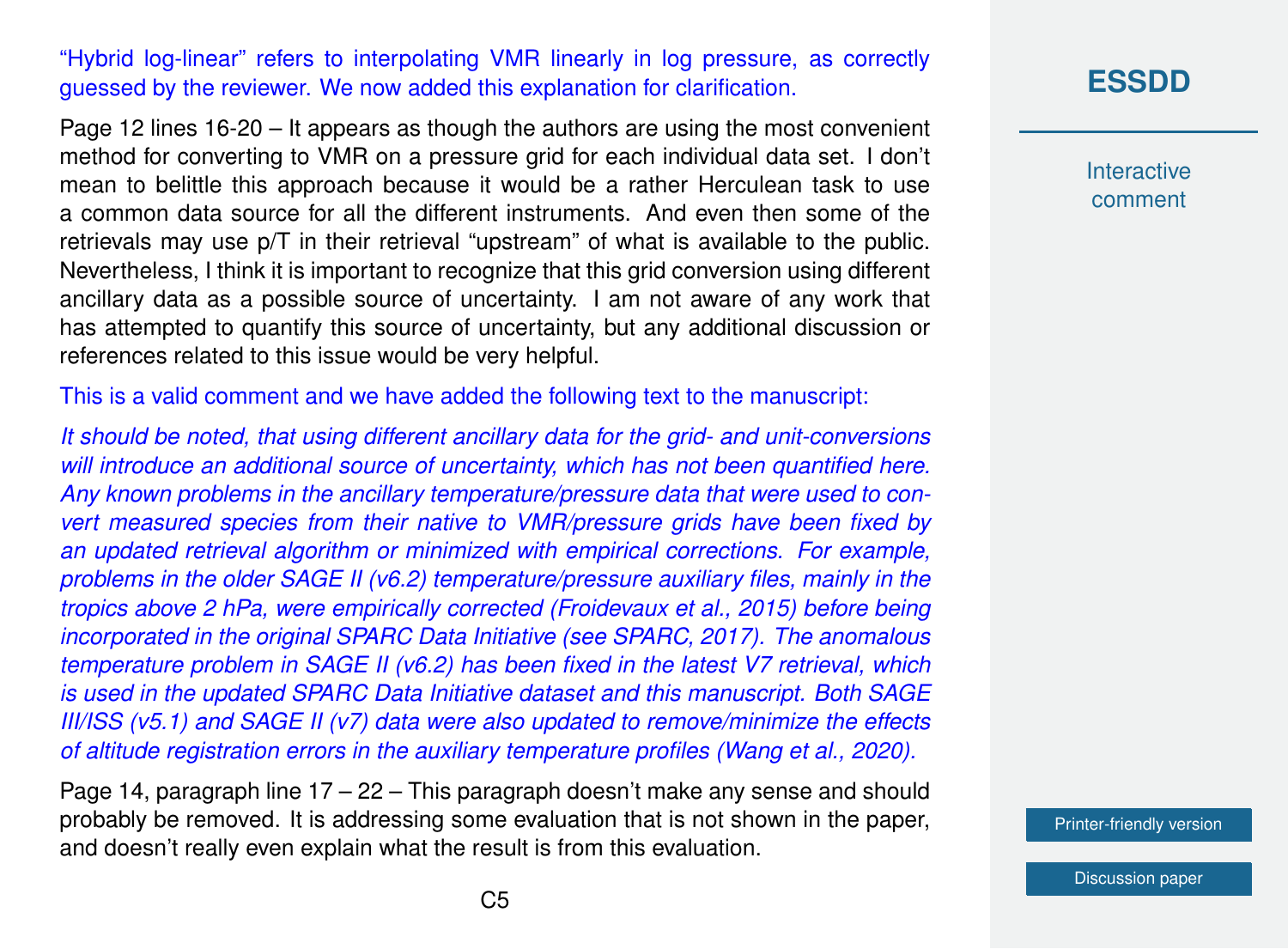We now have removed this paragraph and rewritten the previous paragraph accordingly.

Page 15, line 25 – spectroscopical -> spectroscopic

Corrected, thank you.

Page 15, line 30 – considerable -> considerably

Corrected.

Page 16, line 22 – The Wang et al paper is now published

Reference is now updated.

Page 16, lines 22-24 – The altitude registration problem is easily corrected, as outlined in the appendix of Wang et al 2020. The authors should implement this correction.

We have now updated both SAGE III/ISS (V5.1) and SAGE II (v7.0) data versions to address the altitude registration problem in the auxiliary temperature/pressure data.

Page 17, line 31 – "also slightly" -> "also has slightly"

Corrected.

```
Page 21, line 25 – "mechanism" -> "mechanisms"
```
**Corrected.** 

Page 22, line 5 – I think you mean "time" here instead of "date"

Deleted.

Page 24, line 19 – this paragraph ends abruptly. Can you say something about how this compares to SPARC 2017, as is done for the other species?

We added the following text:*'In comparison to earlier evaluations (SPARC, 2017), the updated nitrogen data sets show a slightly improved agreement. In particular the* **[ESSDD](https://essd.copernicus.org/preprints/)**

**Interactive** comment

[Printer-friendly version](https://essd.copernicus.org/preprints/essd-2020-342/essd-2020-342-AC3-print.pdf)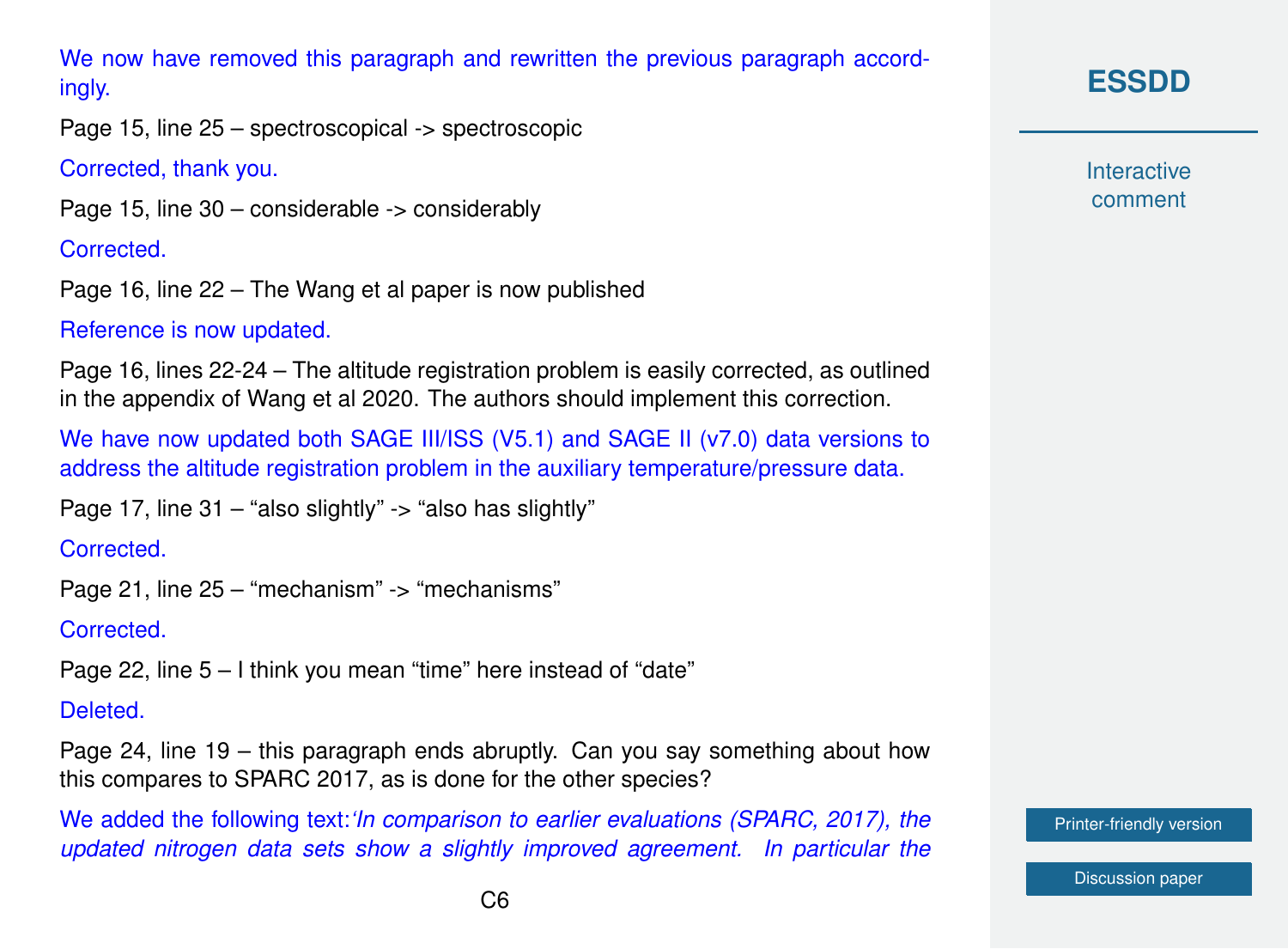*scaled ACE-FTS data sets agree better with the other time series in terms of absolute bias and seasonal cycle.'*

Page 23, line 23-25 – This is a run on sentence.

We changed this sentence as follows:

*In general, we expect increasing NOy values during the dynamically quiescent spring and summer, and this is observed by ACE-FTS and MIPAS. In the NH, the NOy maximum is observed in boreal autumn by all three instruments. In the SH spring, Odin shows a secondary maximum that is less pronounced than in the NH, but this provides for a better agreement with the other two datasets. For ACE-FTS, the too low NOx values in the SH and NH boreal winter cancel out with the too high HNO3 values, resulting in an overall good NOy agreement with MIPAS.*

Table A5 – as previously mentioned, Wang et al. paper has been published now.

#### Corrected.

Table A6 – should cite Davis et al. for the SAGE III/ISS water vapor

Davis, S. M., Damadeo, R., Flittner, D., Rosenlof, K. H., Park, M., Randel, W. J., et al. (2020). Validation of SAGE III/ISS solar water vapor data with correlative satellite and balloon-borne measurements. Journal of Geophysical Research: Atmospheres, 125, e2020JD033803. https://doi.org/10.1029/2020JD033803

Thank you, added.

Data versions questions:

In general, it is preferable to use the newest data set from each satellite. There is a new Aura MLS version 5 data set, which I assume will become the widely adopted version of the data to use. Could this be included in the data set? Similarly, there is a new ACE-FTS version (4.1) that is the recommended version. Also, which version of MAESTRO data is being used here? It says "31" in the table, which I assume refers to

## **[ESSDD](https://essd.copernicus.org/preprints/)**

**Interactive** comment

[Printer-friendly version](https://essd.copernicus.org/preprints/essd-2020-342/essd-2020-342-AC3-print.pdf)